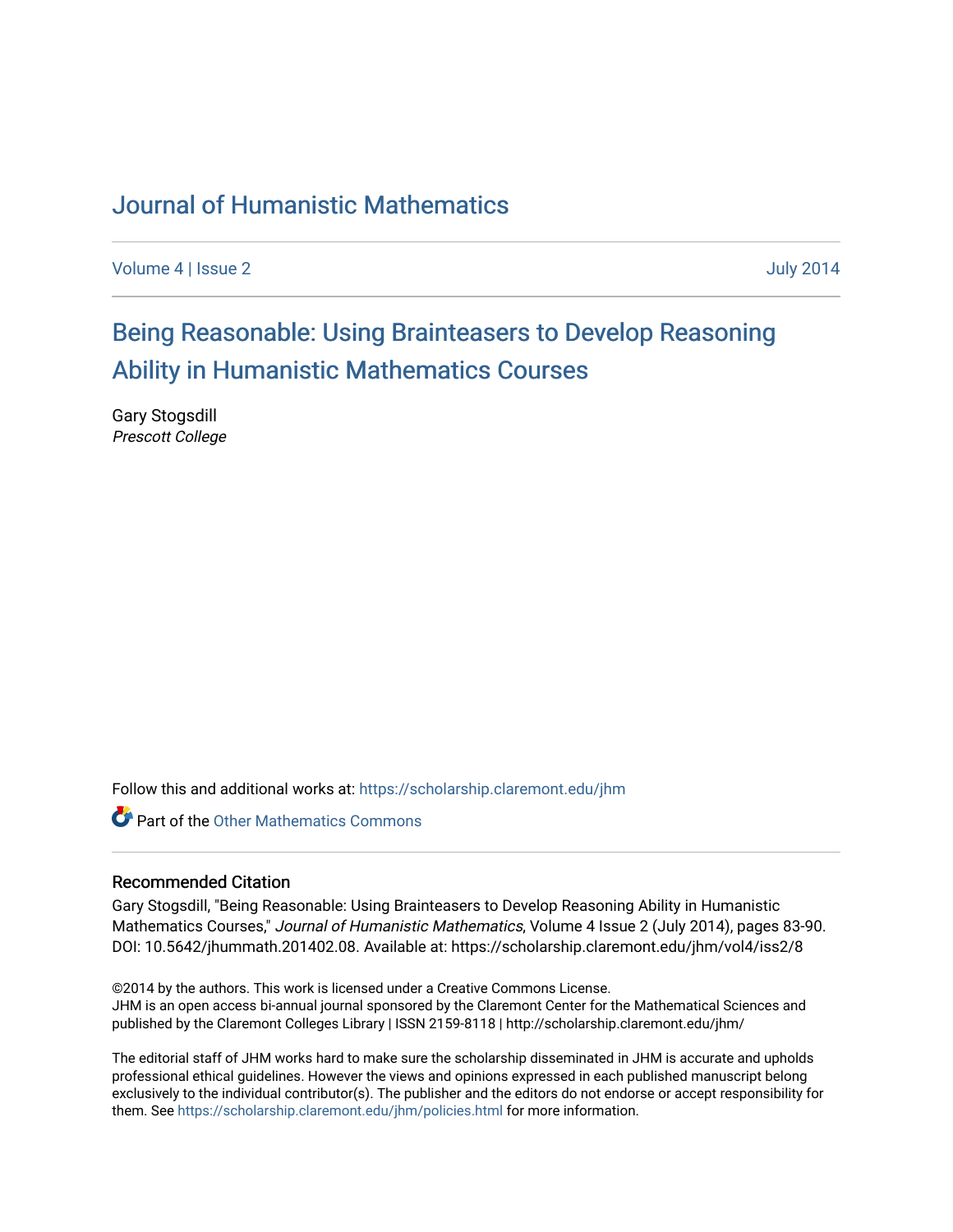# Being Reasonable: Using Brainteasers to Develop Reasoning Ability in Humanistic Mathematics Courses

Gary Stogsdill

Prescott College, Prescott, AZ, USA gary.stogsdill@prescott.edu

### Synopsis

Developing reasoning ability is often cited as one of the principal justifications of a mathematics requirement for liberal arts undergraduates. Humanistic math courses have become recognized as a paradigm for liberal arts mathematics, but such courses may not provide the opportunity to develop reasoning ability. The author describes his procedure for using brainteasers to promote reasoning in a humanistic math course for liberal arts undergraduates.

Developing reasoning ability is often cited as one of the principal justifications of a mathematics requirement for liberal arts undergraduates. Sporn [\[4\]](#page-7-0) surveyed educators and philosophers from antiquity through the  $20<sup>th</sup>$  century regarding the purpose of a liberal arts education and the role of mathematics therein. Prominent among the consensual views is that "mathematics is an excellent subject, perhaps the best, to use to train the student in analytical thinking, logic, and reason" [\[4,](#page-7-0) page 118].

Yet those of us who teach college mathematics know that liberal arts undergraduates often struggle to succeed or find value in traditional skills courses such as College Algebra. Further, Sporn [\[4\]](#page-7-0) and George [\[1\]](#page-7-1) found that liberal arts undergraduates tend not to be well served by traditional skills courses. Both researchers describe a century-long movement to create more meaningful math-course options, often referred to generally as liberal arts mathematics.

One of the more interesting developments within this movement is humanistic mathematics, which aims to provide liberal arts undergraduates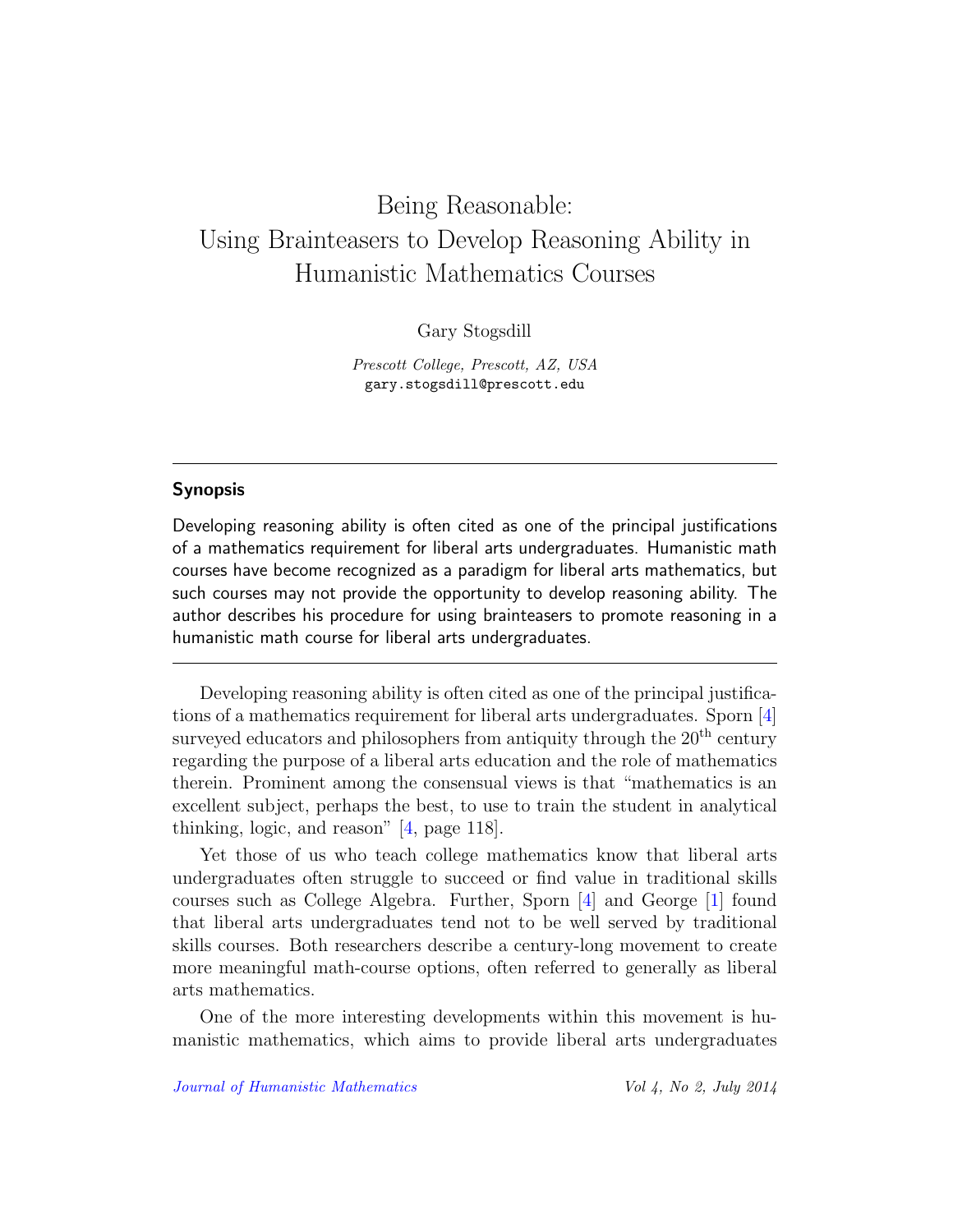#### 84 Being Reasonable

with an informed appreciation of significant math-related ideas and developments that have helped to define the world we live in and what it means to be human. Humanistic math courses can be taught much like a course in art appreciation or music appreciation. Such courses in "mathematics appreciation" have been singled out by George [\[1\]](#page-7-1) for their "relative success . . . as a paradigm for liberal arts mathematics" [\[1,](#page-7-1) page 141]. But how can students also develop reasoning ability in such courses? Brainteasers can fill this role and nicely complement any humanistic math course.

I stumbled onto the practice of using brainteasers in college math courses when I began teaching traditional skills courses at Prescott College in 1990. My students were all liberal arts undergraduates needing to meet their math requirement, and most of them entered my classes with about as much enthusiasm as one brings to a root canal procedure. Further, the prevalence of math anxiety among these students had the effect of dampening whatever reasoning ability was already present.

One way I dealt with this situation was to create a math therapy exercise for the purpose of alleviating math anxiety [\[5\]](#page-7-2). Another way was to try starting every class with a couple of brainteasers that would hopefully be perceived as fun and not like math. To my encouragement, the math zombies in class began to perk up and become engaged, sometimes displaying a surprising degree of creative thinking during brainteaser time. All students enjoyed processing the brainteasers, which caused the overall class energy to become more positive and more open to learning. Because of these results I have continued to use brainteasers in each of my math courses and have arrived at a procedure that I believe is optimal for developing reasoning ability.

Since creating this course in 2004, I have taught Mathematical Explorations, a humanistic math course that meets the mathematics requirement for liberal arts undergraduates at Prescott College. Brainteasers are an integral part of this online course for limited-residency students. Following is my procedure with rationale.

First and foremost, I emphasize to students that the purpose of the brainteasers is not to get a right answer but primarily to engage their minds in a reasoning process. My intention with this emphasis is to alleviate the anxiety-inducing pressure of traditional skills courses that focus entirely on getting the right answer. Students in Mathematical Explorations are graded mainly on their willingness to put time and energy into the reasoning process and to endure the discomfort of not knowing an immediate way to proceed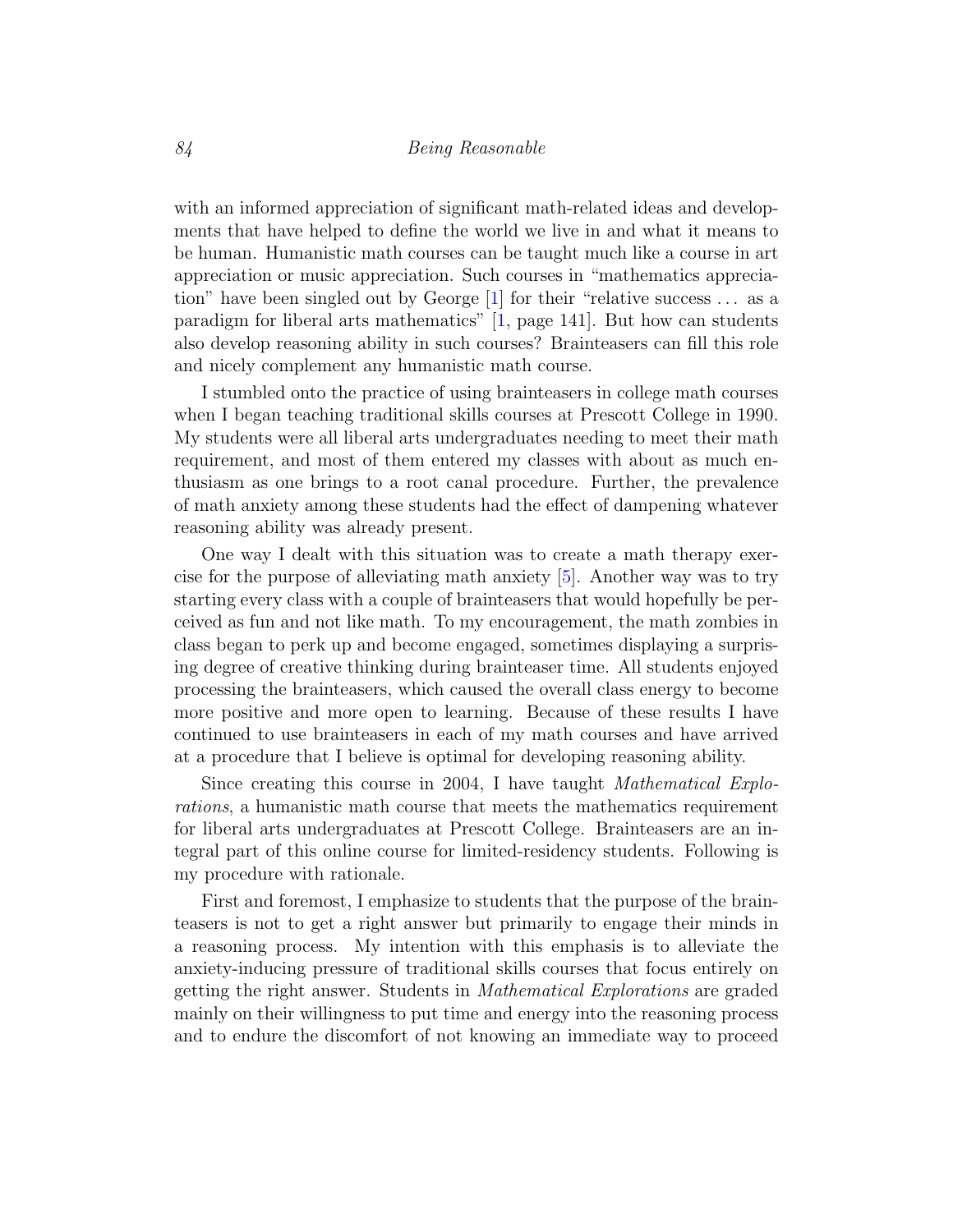with a problem. This mirrors real-life problem solving where we often do not know how to proceed initially and where sustained creative thinking may be required.

Second, I encourage students to have fun and be playful. The all-toocommon notion that higher learning, especially math, must be grim and stressful in order to be rigorous is simply misguided. Only a little time spent with young children reveals that natural learning is inherently playful and enjoyable. It is surely no accident that one of the behavioral criteria for distinguishing higher forms of life is their ability to engage in play. By encouraging students to have fun and play, they can more easily relax into the kind of creative thinking that is vital to solving real problems and that allows the gift of sudden insight.

Third, I use humor in teaching with brainteasers. Where possible, I try to make the actual wording of each brainteaser funny or absurd. I also try to use occasional and appropriate humor when interacting with students about their responses to the brainteasers. Appropriate humor has been shown to increase student interest and motivation, decrease anxiety, and improve learning and retention [\[2,](#page-7-3) [6\]](#page-8-0).

Finally, I emphasize brainteaser etiquette, which mainly consists of students waiting until everyone has had plenty of time to contemplate the brainteasers before offering answers. With my current online course, Mathematical Explorations, students begin contemplating each weeks set of three brainteasers on Monday, with responses being allowed to the Brainteaser Forum on Wednesday. Students are not permitted to post just answers; they must also describe their entire reasoning process. On Thursday, I post to the Brainteaser Forum a series of hints, as needed for each group of responses, to aid the reasoning process. Students have through the weekend to post new responses or further thoughts, and by Monday I post not only the official answers but also a detailed explanation of the reasoning process or processes that can be effective in solving each brainteaser. Meanwhile, students are allowed to respond to each others posts by offering encouragement and ideas in a collaborative spirit.

The level of brainteaser difficulty progresses from not too challenging to fairly difficult over the course of the semester. Here is an example of a brainteaser from the beginning or not too challenging stage, although it may not be as easy as it seems at first glance: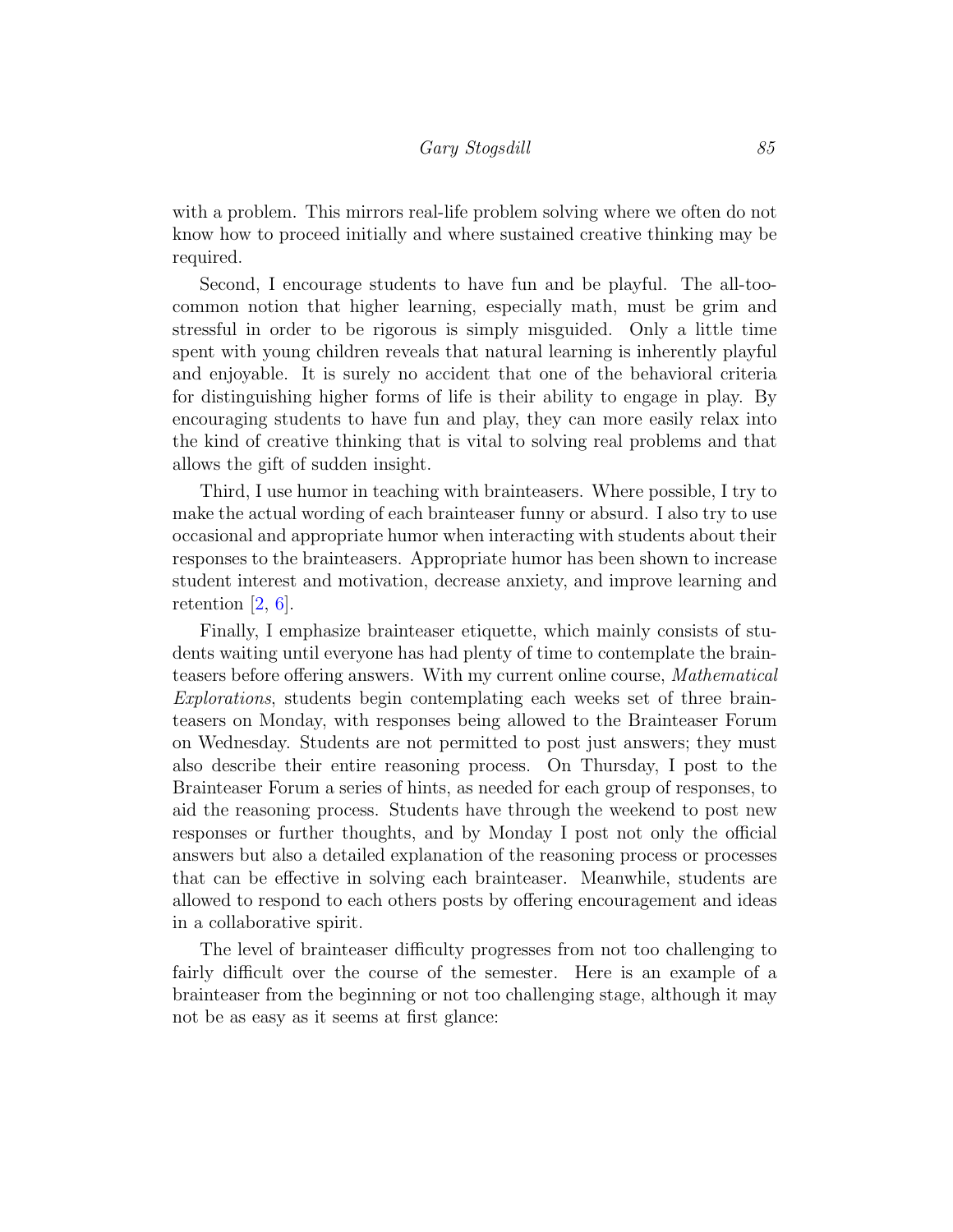Now for a tragedy (with a happy ending): A poor snail has fallen to the bottom of a 10-foot-deep dry well. This is a courageous snail, and every day it is able to crawl 3 feet up the side of the well. At night, however, our poor snail slips back down 2 feet. How long will it take our hero to reach the top of the well and experience freedom?

Here is an example of a brainteaser from the middle stage of the course:

You find yourself in a brainteaser nightmare (sorry) surrounded by 3 boxes labeled "Apples," "Oranges," and "Apples and Oranges". You are told that, while these are the correct categories, each box is labeled incorrectly and that your life will only be spared if you can label each box correctly after selecting just one fruit from one box. How can you do this? You cannot see into the boxes, nor can you use the sense of smell. (I sure hope you get this one right!)

And here is an example of a brainteaser from toward the end of the course in the fairly difficult stage:

You come to see me in my office to express how much you're enjoying this course. Right away you start enjoying the course less because you notice I'm wearing a tag that reads: THIS STATE-MENT IS FALSE. Then, of course, I point to the tag and ask you, "Is it true or false?" Please explain your answer. (Running out of my office is not an answer.)

The brainteaser immediately above has no simple answer and illustrates my practice of occasionally choosing brainteasers that allow me to discuss at length in my explanations some of the fascinating math-related ideas that enrich our lives in interdisciplinary ways. In this case I discuss the history and nature of paradox, Gödel's Incompleteness Theorem, other singular ideas of Gödel, and the limits of rational knowing.

Students respond exceptionally well to this process of using brainteasers to develop reasoning ability. Although the time commitment and possible points for this process comprise only one-quarter of the total course, this is often what students choose to comment on most extensively in their narrative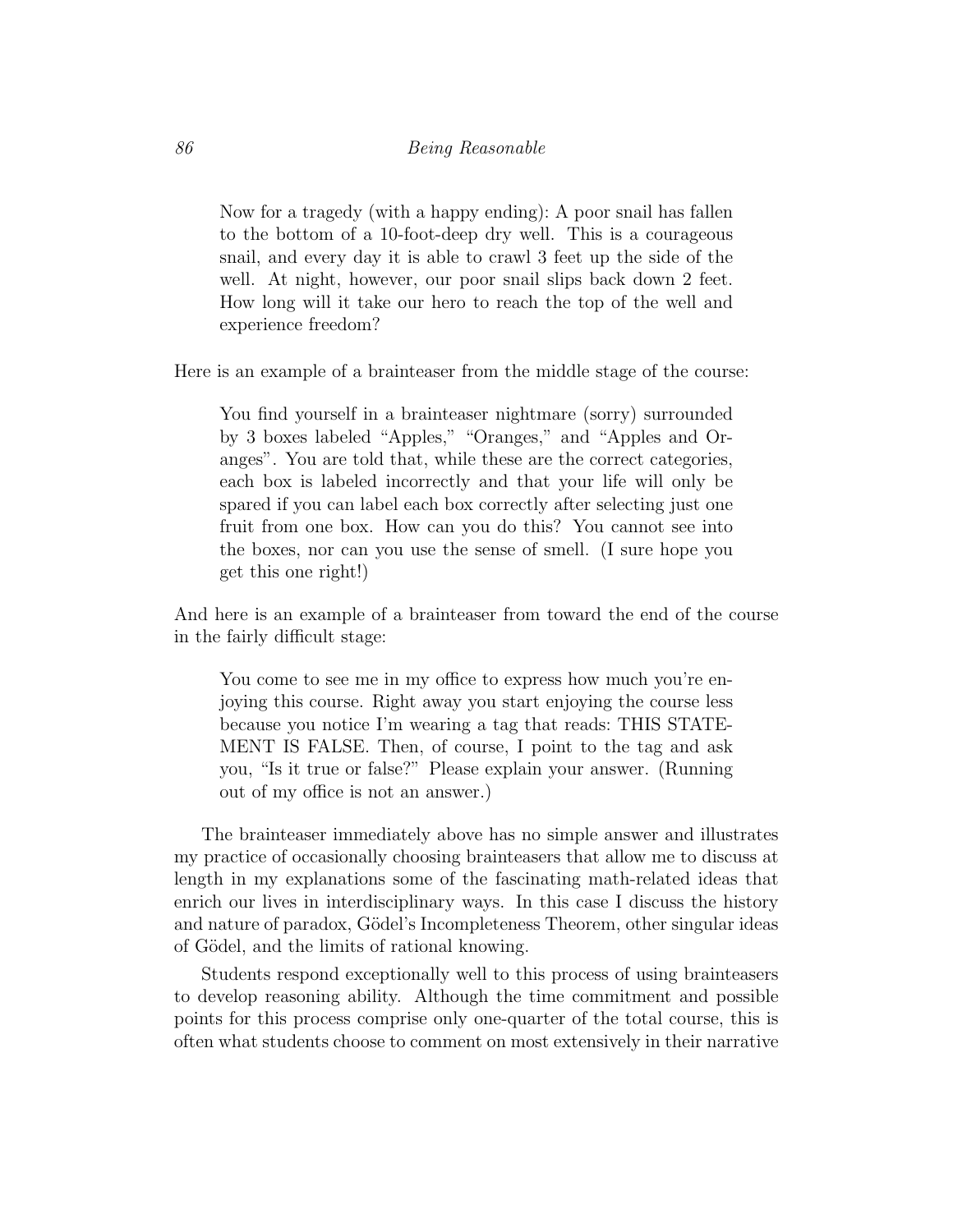### Gary Stogsdill 87

self-evaluations completed at the end of the course. Following are representative student comments from recent offerings of Mathematical Explorations.

"Every week I waited eagerly to post my answers to the three offered brainteasers. The excitement of discovering an answer, posting it, waiting, feeling successful, or the frustration of not quite getting it, fulfilled the need for a back and forth dialoguebetween students and students and [students and] teacher. The weekly brain workout kept me sharp and always looking for the hidden mathematical answer waiting behind most things."

"The weekly brainteasers opened my mind to creativity and unique ways to problem solve. I can easily take this practice into my daily life to find solutions from a different perspective."

"The brainteasers I pondered every week helped me to understand a gentler approach to problem solving. I became more relaxed and less performance oriented, and [I] focused on a process that was unique to me where I would download the brainteasers, read them, and then ponder the questions. I began to notice my classmates processes and fine tuned my strategies to unravel the puzzles. I enjoyed the interaction with the other students and appreciated the quidance from [the instructor]... The calming effect that these processes have had on my anxious mind helped me gain confidence when I began to see that I have a natural logical and analytical style"

"With each weekly assignment [of brainteasers] I have gained an understanding to the underlying math concepts, which allows more pieces of the puzzle to fall into place. I have become more confident in my ability to apply math concepts and skills to solve real-world problems. . . I have learned to be a better quantitative thinker and decision maker."

"What I appreciated most about his course was its focus on logic and the application of mathematical thinking in daily life [through the brainteasers]. While most of us know by now that we are not going to become PhD mathematicians, being able to think logically and systematically is an important skill in any profession. I appreciated the opportunity to practice this type of thinking and I believe it will serve me well in the future."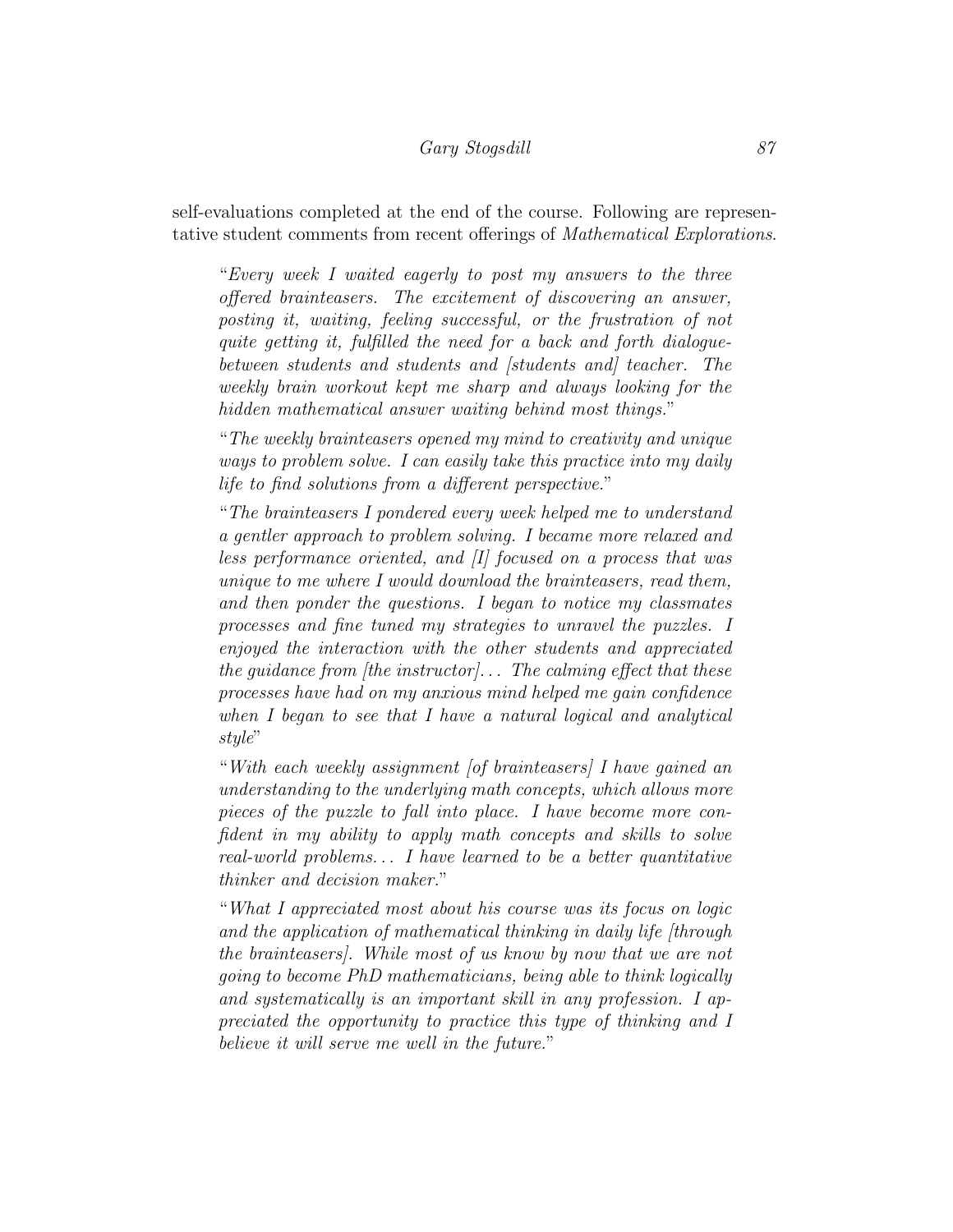"The brainteasers we worked on each week stumped me more often than not, but because we were encouraged to approach them creatively I could let go of being overly concerned about getting them right on my first attempt. Along the way, I found an enjoyment of the process. . . I felt better about embracing uncertainty than in any math class Ive taken before, and this inspiration created a new determination in my heart to continue exploring mathematics!"

"Although intimidating at first, I loved the weekly brainteaser exercises and found it refreshing to mull over possibilities first inside my own head and then collaboratively in the class forum. It was so interesting to reflect upon the different ways my classmates and I came to answer the brainteasers. It was also helpful for me to explore other reasoning styles so that I could revisit my own and learn new approaches for the future."

"The brainteasers were enjoyable because they continually challenged me to cultivate new perspectives and think outside the box. As a result, I found myself approaching every-day life situations in fresh, positive ways."

These representative student comments<sup>[1](#page-6-0)</sup> invite four observations. First, students describe an improvement in their ability to problem solve in everyday life. This is significant because 90 years of research into outcomes of traditional math skills courses has found repeatedly that "there is little or no relationship between [traditional] math problem solving and real life problem solving" ([\[3\]](#page-7-4), as cited in [\[4,](#page-7-0) page 172]). These student comments may suggest that using brainteasers in a humanistic math course accomplishes something that traditional skills courses cannot: the transfer of problem solving ability from the classroom into everyday life.

Second, students refer to the lessening of anxiety, or as one student put it "the calming effect," that this brainteaser process allows. Alleviating the typical stress level that math problem solving induces can nurture creative thinking and insight. Third, students describe the benefit of working collaboratively and how this improves their own approach to problem solving.

<span id="page-6-0"></span><sup>&</sup>lt;sup>1</sup>I acknowledge here that I completed Prescott College's IRB process regarding quoting student comments, and that I have obtained written permission from all students to include these quotes in this document.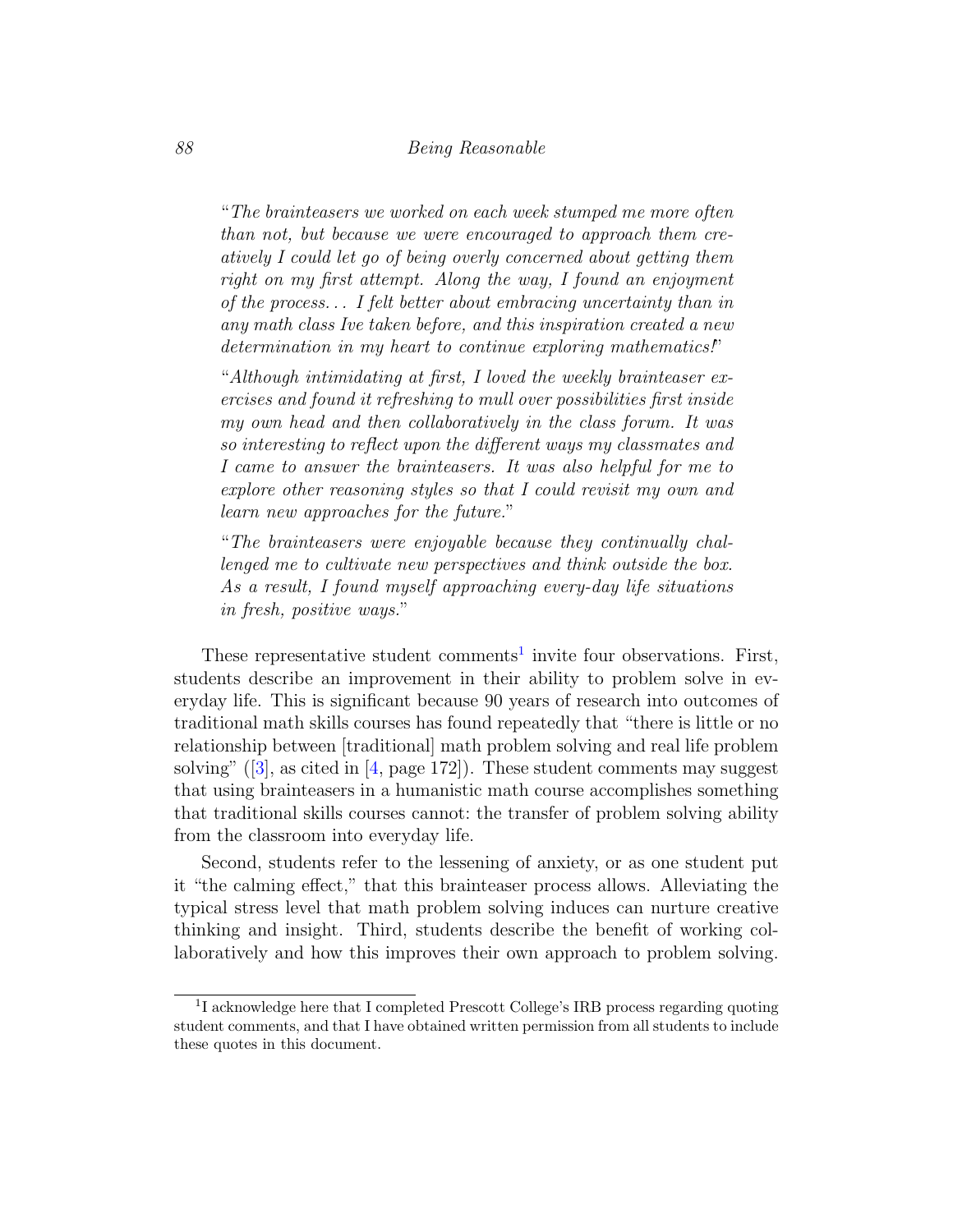Finally, while students mention the substantial challenge presented by the brainteasers, they also refer to enjoying this challenge, gaining confidence, and wanting to explore mathematics further.

Brainteasers make a valuable addition to any humanistic math course, and they are easy to find and use. Numerous books and other resources are available that offer a variety of brainteasers at a variety of levels. It can be an enjoyable and personally enriching process for instructors to search out just the right brainteasers for their courses. I am also happy to share with anyone who is interested my own series of brainteasers used in Mathematical Explorations.

Humanistic math courses can be a rewarding experience for students and teachers alike. Developing reasoning ability need not be sacrificed in humanistic mathematics because brainteasers offer a fun and effective way to promote reasoning for liberal arts undergraduates.

#### References

- <span id="page-7-1"></span>[1] Michael George, The History of Liberal Arts Mathematics, doctoral dissertation, Teachers College, Columbia University, New York, 2007. Available from ProQuest Dissertations and Theses database. (UMI 3288599)
- <span id="page-7-3"></span>[2] Peter Koprince, Humor in the Classroom: Predicted Outcome Values, Motivation, and Student Learning, doctoral dissertation, University of North Dakota, Grand Forks, 2011. Available from ProQuest Dissertations and Theses database. (UMI 3480828)
- <span id="page-7-4"></span>[3] David Lemire, "Commentary: Math problem solving and mental discipline–the myth of transferability," Journal of College Reading and Learning, Volume 32 Issue 2 (2002), pages 229–238.
- <span id="page-7-0"></span>[4] Howard Bruce Sporn, A Contemporary Analysis of the Content of Mathematics for Liberal Education at the College Level, doctoral dissertation, Teachers College, Columbia University, New York, 2010. Available from ProQuest Dissertations and Theses database. (UMI 3424976)
- <span id="page-7-2"></span>[5] Gary Stogsdill, "A Math Therapy Exercise," Journal of Humanistic Mathematics, Volume 3 Issue 2 (July 2012), pages 121–126.